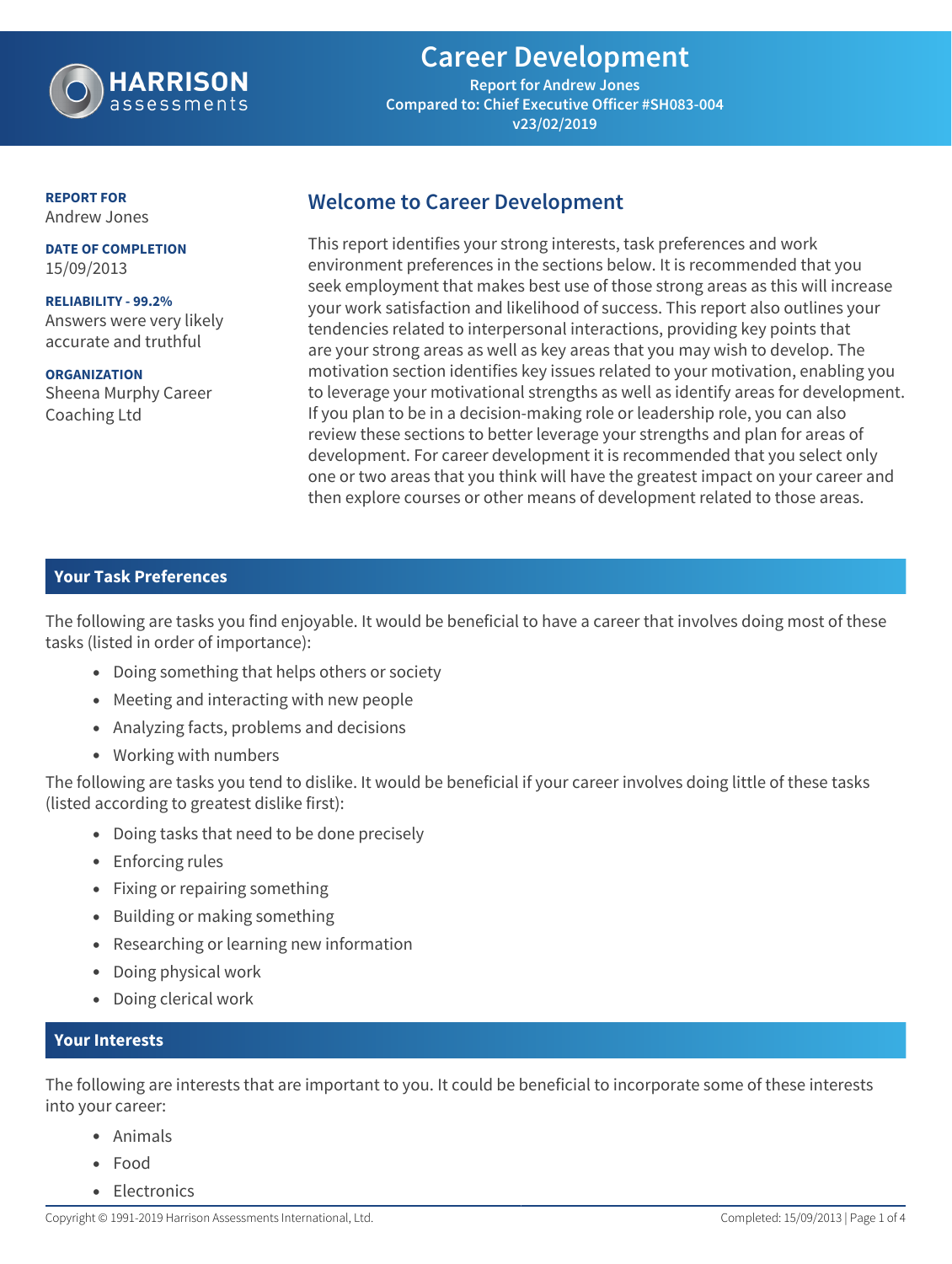

**Report for Andrew Jones Compared to: Chief Executive Officer #SH083-004 v23/02/2019**

- **•** Plants
- **•** Psychology
- **•** Entertainment
- **•** Computer Software
- **•** Computer Hardware

The following are areas in which you lack interest. It would be beneficial to avoid these areas as central aspects of your career:

- **•** Children
- **•** Sports
- **•** Travel
- **•** Writing or Language
- **•** Health or Medicine
- **•** Medical Science

#### **Your Preferred Work Environment**

You don't mind the pressure of deadlines and probably even find it stimulating.

You don't mind sitting for long periods.

You may find it rewarding to have a career that involves working with the general public.

It would be best for you to work indoors.

You need to avoid a position that requires standing for long periods.

You need to avoid a position that involves a great deal of repetitive and monotonous tasks.

### **Your Interpersonal Skills**

Generally, you are extremely optimistic and have a positive outlook. This will support your career development. You can be relaxed while working, but you may be experiencing a little tension. Although many people have an even higher level of tension, it would be better for your health to learn to relax more. You are also moderately able to deal with stress when it occurs.

You would work best in a career that involves a lot of interaction with people. You are reasonably forthright or frank. You are very capable of being tactful. Your ability to be tactful and direct at the same time enables you to maintain good communication in your working relationships. This should help your career and enable you to work more effectively with others. You are moderately able to put forward your own needs. You are extremely helpful and conscious of others' needs. This is reasonably balanced and will help you to have positive interactions with others. You are reasonably self-accepting. You have a reasonably strong intention to improve yourself. This is somewhat balanced. You tend to be tolerant of people who are blunt. You are very outgoing. Thus you probably enjoy a career that involves meeting new people. You enjoy trying to influence others. You are extremely empathetic and warm, however you may at times become overly emotional. Your warm-heartedness will enable you to influence others more successfully.

Overall, your interpersonal skills are good and these skills will be an asset in your career.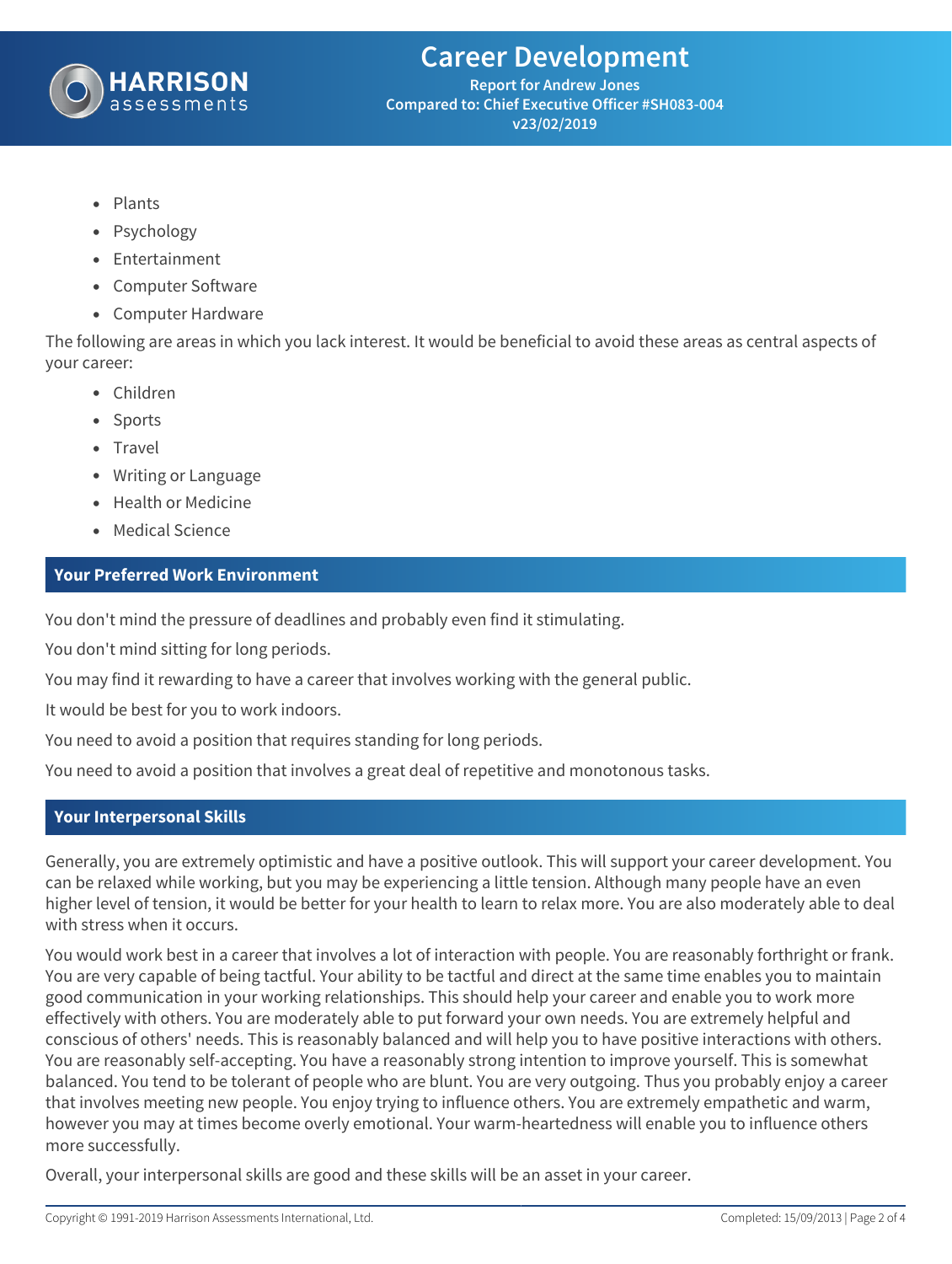

**Report for Andrew Jones Compared to: Chief Executive Officer #SH083-004 v23/02/2019**

#### **Your Motivation**

You are very self-motivated, you are likely to succeed in almost any career, especially in a career you enjoy. You take a great deal of initiative. You need to have very challenging work, and you are clear and enthusiastic about your goals. You want a great deal of autonomy in your work. You are happy to do tasks that require a great deal of perseverance.

You are highly motivated by (listed in the general order of importance):

- **•** A chance to have decision-making authority
- **•** A chance to take initiative
- **•** Having challenging work
- **•** An opportunity to do something worthwhile for society
- **•** An opportunity to be in a leadership position
- **•** An opportunity to achieve your goals

You will probably be demotivated by (listed in the general order of importance):

- **•** Having to work closely with a supervisor
- **•** Goals unrelated to your own

#### **Your Decision-making**

You enjoy analyzing facts and decisions, and you are very willing to assume decision-making authority. You are moderately willing to collaborate with others with regard to making decisions. You may be reasonably intuitive and use this intuition for making decisions.

You are very willing to take risks, and you are extremely optimistic about the outcome. You probably spend reasonably little time analyzing the potential difficulties of a plan or strategy. This may not be enough for the degree of risk you like to take. You may make decisions based upon hope rather than on an examination of the facts.

You normally approach decisions with an open and reflective mind, but you have reasonably strong opinions. To some degree you prefer making decisions based upon what is tried and tested but you are sometimes willing to try new approaches. You have some interest in planning, but you prefer not to spend much time focusing on details. You may not be very systematic in your approach to plans and decisions. You usually like to make decisions reasonably quickly.

#### **Your Leadership**

Your clear goals, combined with your enthusiasm, will probably enable you to articulate a vision that will motivate others. You are very interested in being in a leadership position. You are motivated by challenging goals, and your goals are clear. Also, your optimism could also help you motivate others. Your vision or goal genuinely includes benefiting others or society. In this respect, you are more likely to gain a wider support and acceptance. You have a natural tendency to try to influence others, and you give moderate importance to trying to enlist the cooperation of others. You are comfortable making presentations to groups and this could be an excellent means of facilitating your leadership.

You are very self-motivated. This is a great asset to your leadership. You tend to take a great deal of initiative. Consequently you are more likely to be successful in a career and as a leader. Your determination to reach a goal is a